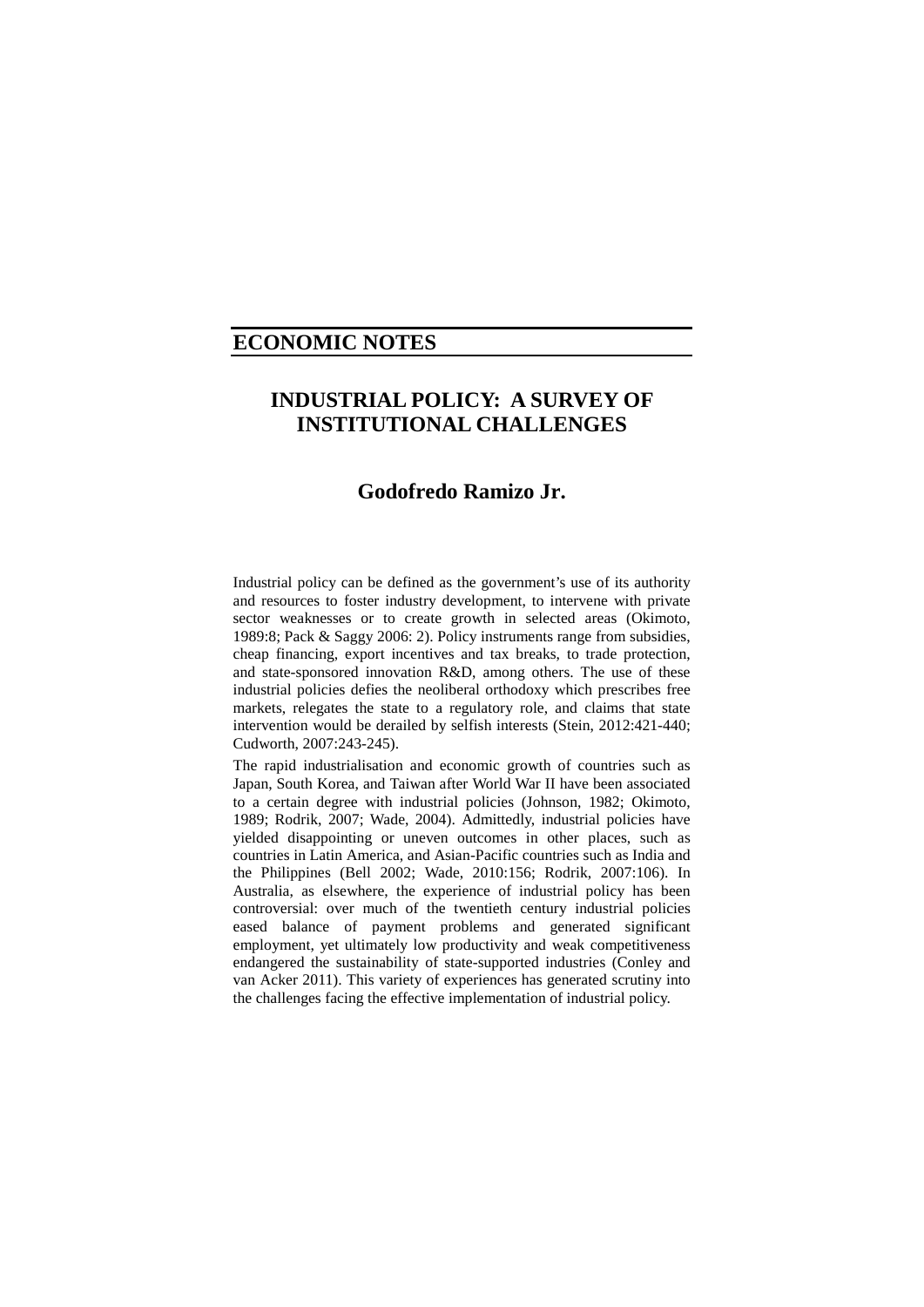A compelling argument in the literature comes from the synthesis of Evans and Rodrik's work, which holds that the main challenge facing industrial policy is the need to create institutions which balance (a) the bureaucracy's authority to implement merit-based policies underpinned by accountability with (b) the embeddedness of the bureaucracy in public-private linkages which provide useful information to bureaucratic decision-making (Evans, 1995; Rodrik, 2004, 2007). Complementing this high-level argument, the literature has also yielded numerous specific findings with relevance to institutional challenges facing industrial policy.

This article is written in the belief that the accumulated knowledge arising from political economic research on these issues must be made more accessible to policymakers and non-academic audiences. This survey collates numerous insights in the literature and weaves them into five major themes. These include: difficulties in establishing bureaucratic authority; the threat of external interference; problems of accountability and institutional design; unfavourable socio-cultural or historical preconditions; and incompatible political economic structures. Many of the examples are drawn from Asia-Pacific but examples from other countries are cited where relevant. The intention is to provide a concise overview of the institutional hurdles facing effective industrial policy. Policy makers need to be aware of these pitfalls so that they can seek to overcome them. The next section of the article presents the rationale for industrial policy and describes key institutional characteristic**s.**

## **Industrial Policy: Rationale and Key Characteristics**

The myriad arguments supporting industrial policy can be summarised as follows. First, mounting empirical evidence indicates that industry diversification is associated with economic growth for most developing countries (Imbs and Wacziarg, 2003; Rodrik, 2007:103), rather than static specialisation based on the free-market view of comparative advantage. Successful industrialisers, such as Japan and South Korea, actively used industrial policy to discover potential growth sectors (Hausmann and Rodrik 2003:607-627), and to stimulate new areas of comparative advantage (Johnson, 1982; Rodrik, 2007:103). Second, firms underinvest in training due to the risk of employee turnover  $-$  a market failure which warrants state intervention (Grossman, 1990:109).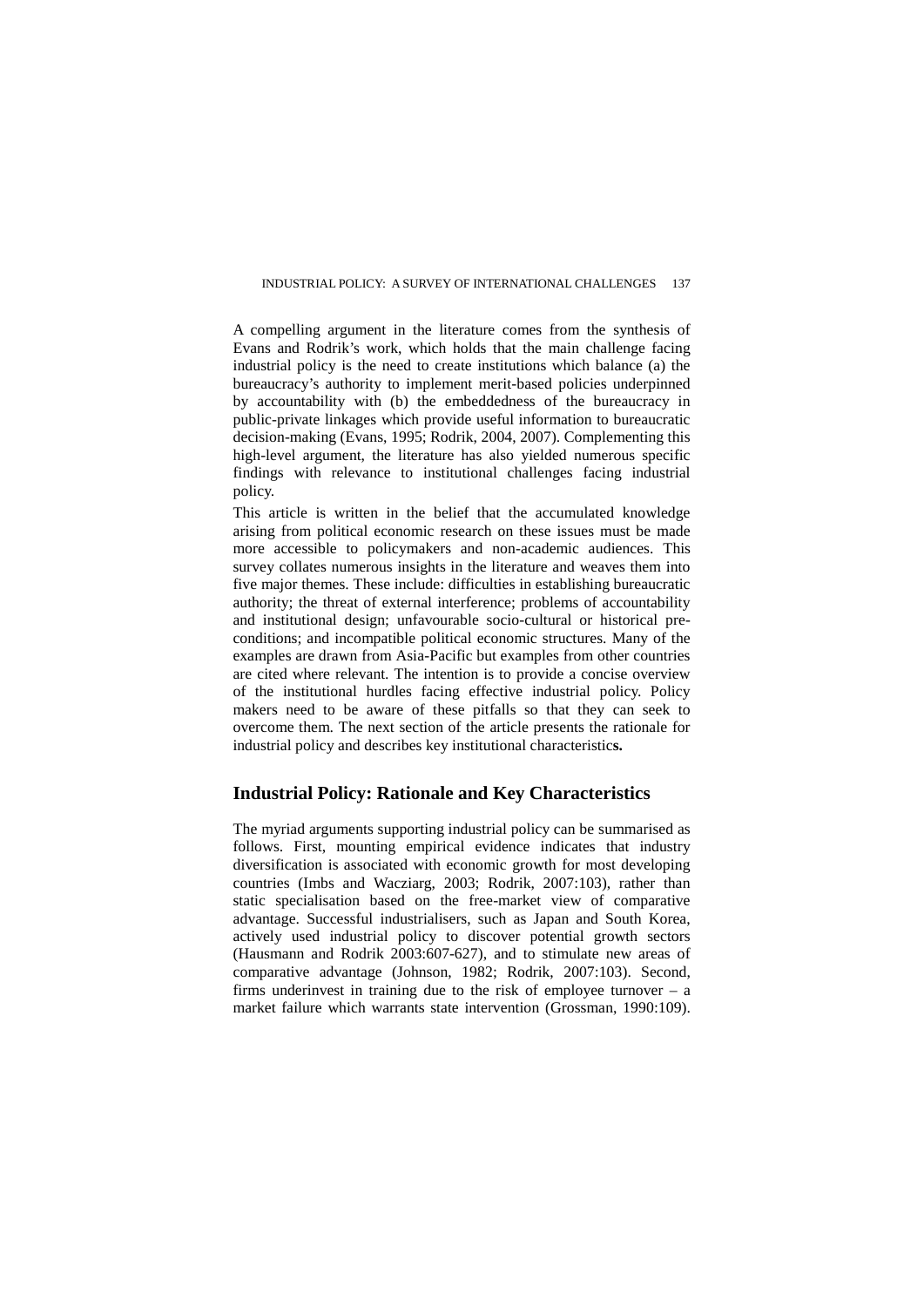Third, the inhibitive cost of failure and uncertainty of rewards discourage many firms from creating new technologies – a situation called technological externality (Rodrik, 2004:5). Fourth, the unsocialised cost of failure and the risk of imitation discourage private entities from discovering which pre-existing products can be manufactured domestically at a profit – a situation known as informational externality. Fifth, the state is most suited to address coordination externality, which refers to the absence of simultaneous, large-scale investments in complementary areas of the economy (Rodrik, 2007:104-107). Industrial policy can address these market dysfunctionalities by sharing the risks and costs of research and product discovery, and by financing socially important areas suffering from under-investment.

Experience shows that industrial policy is best administered by a specialised bureaucracy rather than by legislative elites with explicit political interests, or *ad hoc* working groups diffused throughout the bureaucracy (Johnson, 1982:315; Leftwich, 2000:155). This specialised bureaucratic unit must maintain the authority to make decisions based on coherent organisational goals, implement them through credible policy instruments, and enforce accountability. However, it must simultaneously be embedded in a dense network of social ties which provides institutionalised channels for state and society to continually share informational leads regarding opportunities and constraints (Evans, 1995). Bringing about such balance through institutional arrangements is fraught with challenges.

## **Challenges Facing Institutions of Industrial Policy**

Institutions are formal and informal constraints on human behaviour. Formal institutions include mandated organisations, whereas informal institutions comprise uncodified norms. The challenge in industrial policy is to configure these constraints to create balance between bureaucratic authority and embeddedness; bureaucrats must benefit from information shared by social linkages, without losing authority. This is synonymous with ensuring that state goals (such as efficient and widely enjoyed outcomes) win over select private interests. This section analyses institutional impediments by reconstituting the literature's wide variety of arguments and counterpoints into five coherent themes: the difficulties in establishing bureaucratic authority, the threat of external interference,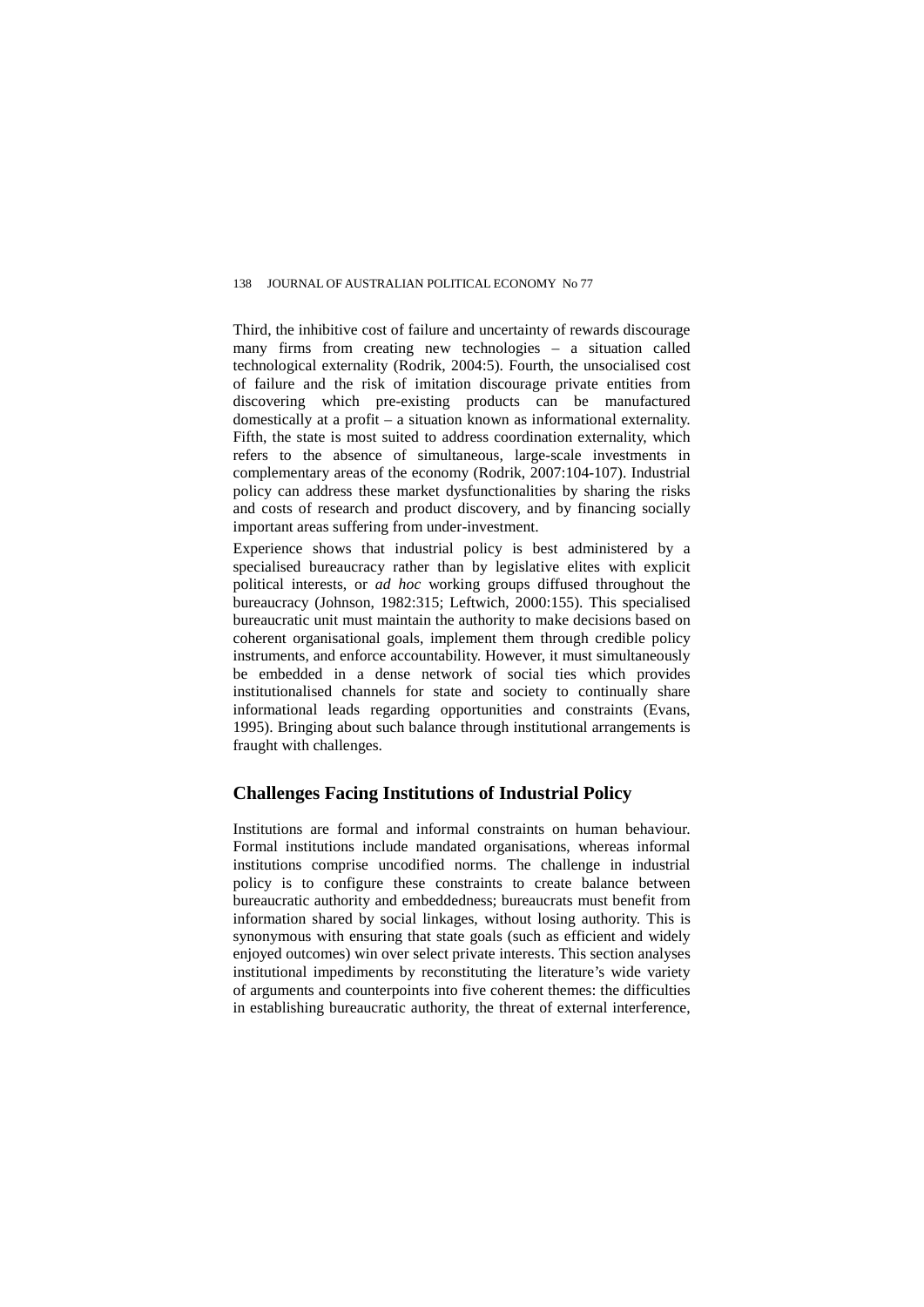problems in accountability and institutional design, unfavourable sociocultural or historical preconditions, and incompatible political economic structures.

#### **The Challenge of Establishing Bureaucratic Authority**

Creating a specialised bureaucratic institution with explicit goals toward industrialisation necessitates sufficient concentration of state capacity within the state apparatus. When this institution is created via decree, it carries the weight of state authority and instrumentality. The failure to consolidate the basic purview of state capacity – such as the monopoly of legitimate violence, political recognition from the state's citizens, and the exercise of an effective taxation regime – handicaps institutions at the onset (Leftwich, 2005:578-597). The state must also create a conducive environment where contracts are enforced, property rights are respected, laws are upheld, and infractions are met with prosecution (Hughes & O'Neil, 2008:38).

The authority vested by the state in this specialised institution is best wielded and defended by qualified bureaucrats who are recruited through merit and are prestigious enough to protect bureaucratic authority from the interests of political and business elites (Johnson, 1982:315; Shaw & Hughes, 2002:211). The respect enjoyed by Japan's Ministry of International Trade and Industry (MITI) – the government's nerve centre of industrial policy – was partly due to the calibre of its technocratic staff who were selectively recruited from the nation's most prestigious universities (Callon, 1995:186; Okimoto, 1989:113). Given that industrial policy requires a competent technocratic staff composed of well-educated professionals (Patrick, 1986:19), countries face constraints when the available skills are deficient in terms of quantity or quality. Even when there is a supply of qualified candidates, enticing them to enter the civil service and to remain incorruptible is a challenge (Beeson 2004:31).

In response to this problem, even before reaching national affluence, Singapore offered competitive salaries to their civil servants to attract talent and insulate staff from the temptations of corruption (Bellows, 2009:34-37; Quah, 2007:28). Countries with unattractive compensation schemes for civil servants are less likely to attract competent staff and foster scrupulous conduct. Resolving this problem is not easy; as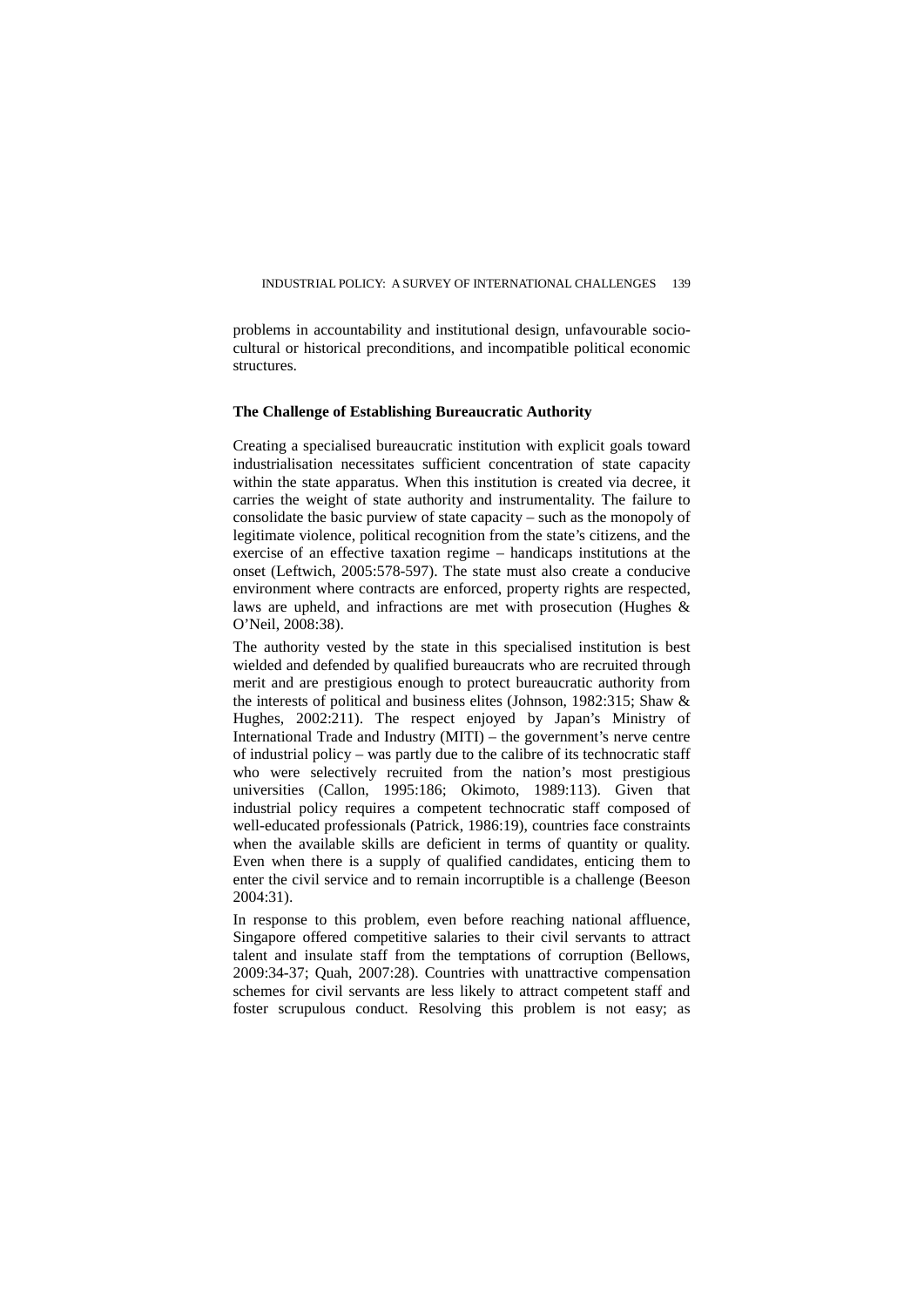compensation schemes in the civil service are usually standardised, and granting exemptions solely for a single institution may generate resentment elsewhere in the civil service. The alternative, to increase civil servants' compensation across the board, can be too costly for lowincome countries (Quah, 2011:14-17), and its advantages toward institution building may not be readily apparent to ruling political elites. The prestige attached by society to civil service can also attract competent and scrupulous candidates. The destitute post-war governments of Japan and South Korea were still able to attract enough exemplars because the culturally ascribed prestige of bureaucratic posts extend back to centuries-old mandarin administrative traditions (Fukuyama, 2004:30). Unfortunately, this channel for attracting talent is not available to countries without a deep bureaucratic tradition (Fukuyama, 2004:30).

The prestige and scruples of a bureaucracy are not enough to emanate authority. Bureaucratic authority over industrial policy also depends on credible policy instruments, which necessitates some form of control over finance (Beeson, 2004:31; Woo-Cumings, 1991:11). For example, post-war Japan established the Japan Development Bank (JDB) in 1951, with MITI appropriating the power to reject all loans inconsistent with its merit-based lending criteria (Johnson, 1982:208-209). This dictate signalled that respecting MITI's authority brought concrete incentives, and doing otherwise incurred costly punishments such as the deprivation of cheap long-term financing. In contrast, until 1973, Malaysia only depended on moral suasion to convince banks to lend to industries – which the banks consistently ignored. The government subsequently appropriated some control over industrial financing by requiring banks to allocate 25% of the increase in loans to the manufacturing sector (Chin, 2001:233). More recently, Wade argues that industrial policy must be carried out by bifurcated bureaucratic structures where the administrative channels of political patronage are kept separate from departments with control over finance (Wade, 2010:159). Nevertheless, this is still congruent with the view that somewhere within the bureaucratic machinery of industrial policy, a unit must possess leverage over financial resources. Otherwise, private entities will hardly take them seriously.

An overly authoritative and inflexible bureaucracy can similarly hamper industrial policy. Despite its many successes, Japan's MITI sometimes failed to temper decision-making authority with embeddedness, thereby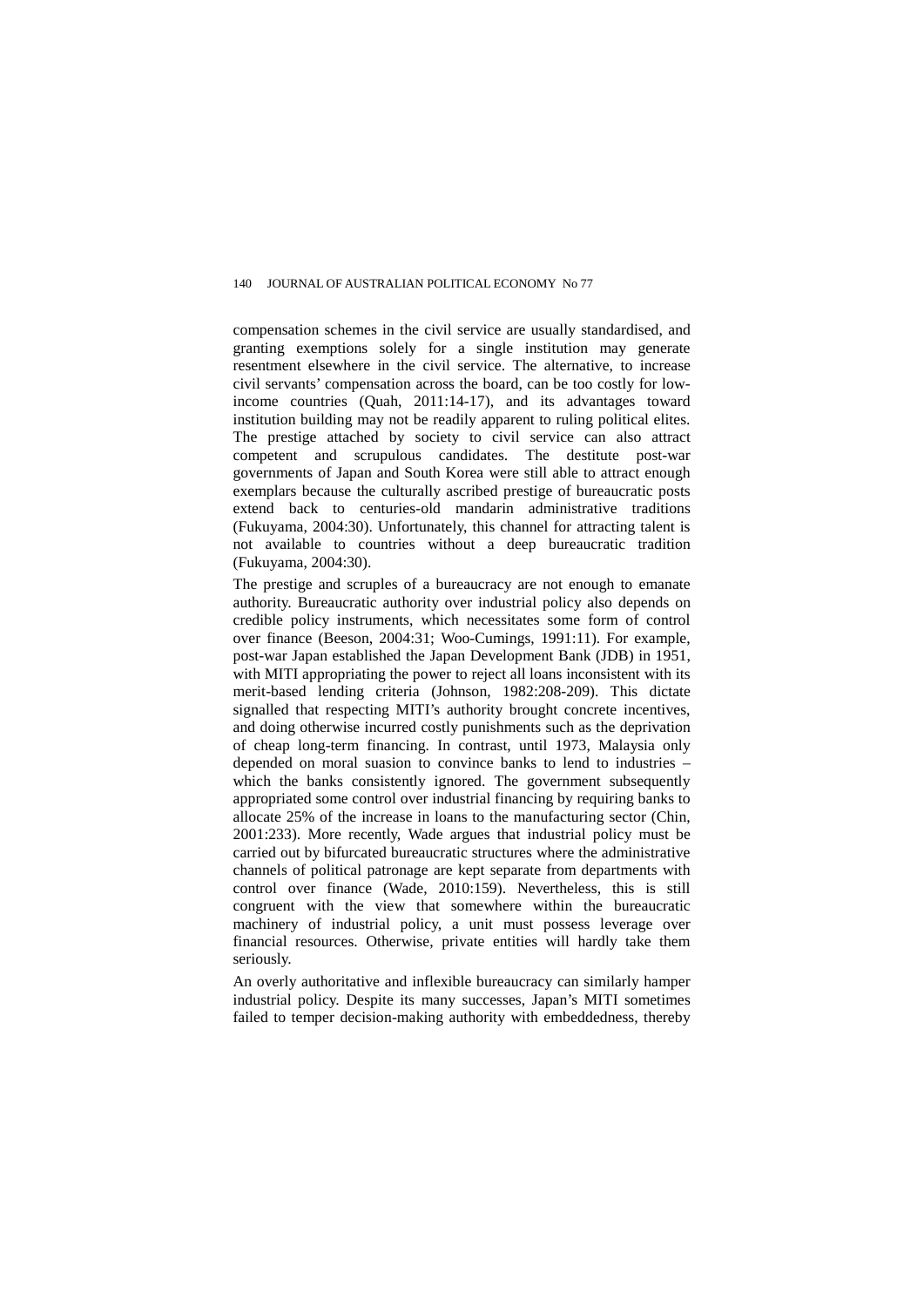ignoring the useful information from its social linkages. In the 1980s, MITI launched grand plans to develop next generation supercomputers and artificial intelligence technologies. But Japanese firms reasoned that supercomputers and futuristic AI technologies did not answer any market demand and distracted from the more promising computer technologies tailored for the 'pedestrian' consumer. Despite this opposition, MITI prevailed over firms who knew the market better. MITI was proven wrong when the personal computer market boomed in the 1990s, which caught Japan unprepared to immediately compete with the US's IBM and then Microsoft. Ultimately, the supercomputer project failed (Callon, 1995:188-189).

#### **The Threat of External Interference**

Embeddedness requires the bureaucracy to welcome informational inputs from social linkages, which normally consist of private firms, social organisations and some political actors. However, being embedded in these social linkages also exposes authorities to influence from business and political elites whose agenda may include rent-seeking, political accommodation, corruption and the capture of industrial policy itself.

In some cases, industrial policy encounters pressure from statesmen (present and past) who serve as back channels for business interests. In post-war Japan, when traditional conglomerates called *zaibatsu* failed to penetrate decision-making in MITI, they co-opted ministers to influence MITI on their behalf. Although MITI largely repelled intrusions from ministers, doing so caused projects delays, and consumed valuable organisational resources (Johnson, 1982:232-261). In other cases, politicians interfere with industrial policy to pursue more overt political interests. For example, the French government has claimed that its industrial policy only aids deserving high-potential sectors. However, in 2009, Segolene Royal, a prominent Parti Socialiste politician, fought to have funds disbursed to Heuliez, a troubled car parts maker and major employer in her home region (Speer, 2009; The Economist, 2010).

The private sector can employ devious tactics to force otherwise reluctant politicians to sway industrial policy in their favour – similar to what Samsung did in 1997. Initially barred by Korean industrial policy from entering the overcrowded automobile industry, Samsung eventually got President Kim Young Sam to intercede by choosing to locate the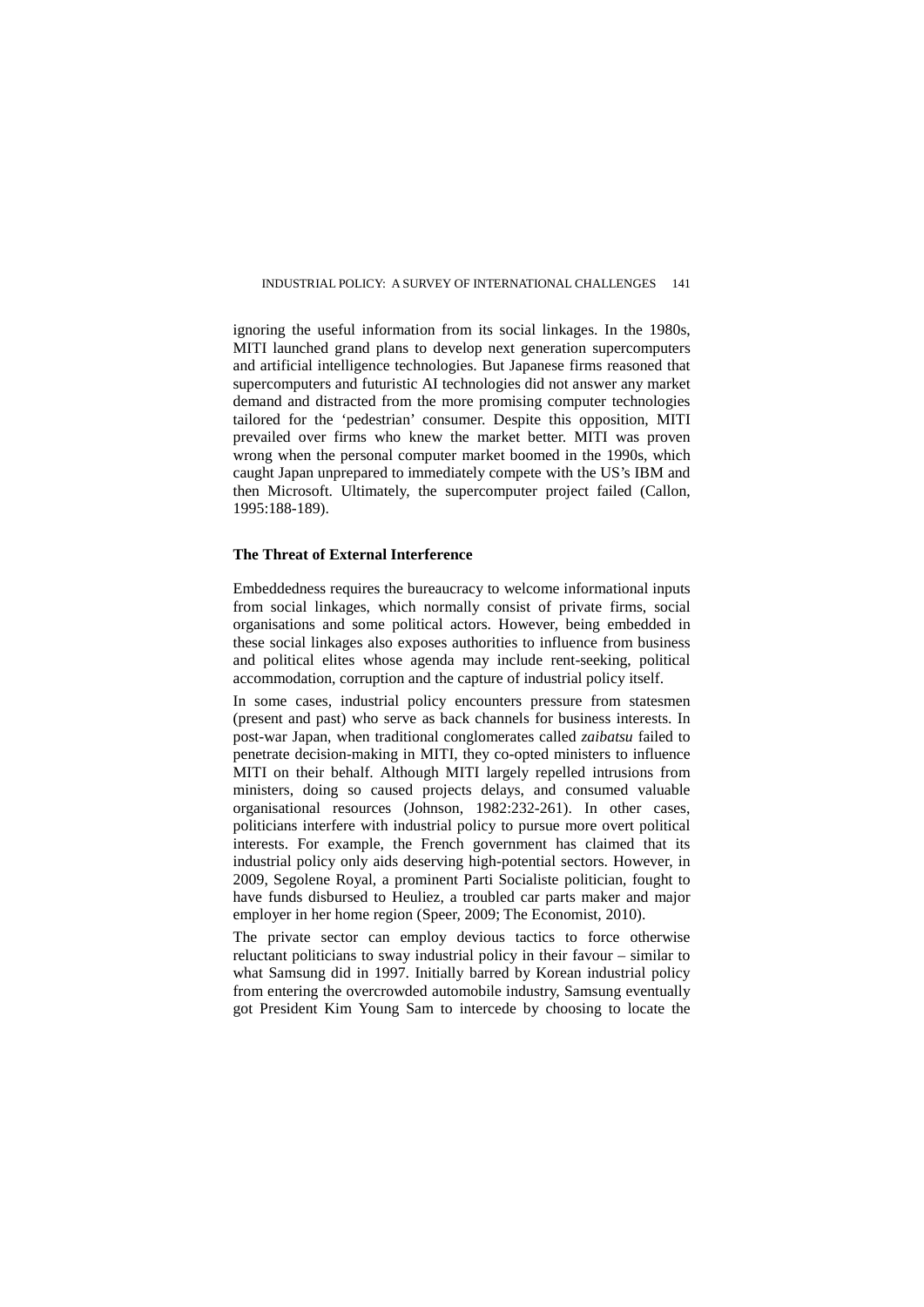automobile factory complex in Pusan District – the President's political base (Chang, 1998:1557). Private firms may also test the bureaucracy for weak spots where collusion can take hold – with the aim of diverting state resources for the personal gain of accomplices from both sides. For example, in a recent corruption scandal in Spain, a businessman bribed his friends in the civil service to secure licences in wind power generation, a lucrative state-subsidised sector (The Economist, 2015). Even without resorting to such blatantly unethical behaviour, firms can attempt rent-seeking through more socially acceptable tactics such as 'me too' lobbying whereby other groups argue that it is only fair to grant them the same assistance afforded to current beneficiaries (Okimoto, 1989:6). Moreover, a policy instrument becomes a precedent once it is implemented; firms may capitalise on this precedent by continually framing the imminent success of a project or the survival of a vital industry as dependent on more state support (Chang, 2000:782; Okimoto, 1989:6).

Some of the above examples of interference are drawn from countries such as Japan and South Korea which succeeded in achieving rapid industrialisation. This coincidence only illustrates that the undesirable outcomes of vested interest interference such as sub-optimal decisionmaking, rent-seeking and corruption can be unavoidable yet relatively benign to the overall economy as long as elite interests do not overwhelm the bureaucracy. Only when these interferences successfully occur at a large enough scale does elite capture of industrial policy ensue (Wade, 2010:158). For example, after cowing the bureaucracy under military rule in the Philippines, President Marcos and his close associates systematically diverted industry ownership and state resources to themselves. Bello *et al.* (2009) argue that the elite capture of industries in the Philippines is strongly linked with decades of economic underperformance, characterised by the country's deindustrialisation from the 1970s onwards (De Dios & Williamson, 2014).

#### **Accountability and Institutional Design**

Once a firm receives state support, it still remains to be seen whether the firm pursues superior business performance or fails to do so due to the lack of accountability. The tools of industrial policy create moral hazard by shouldering some of the risks from firms. Consequently, firms lose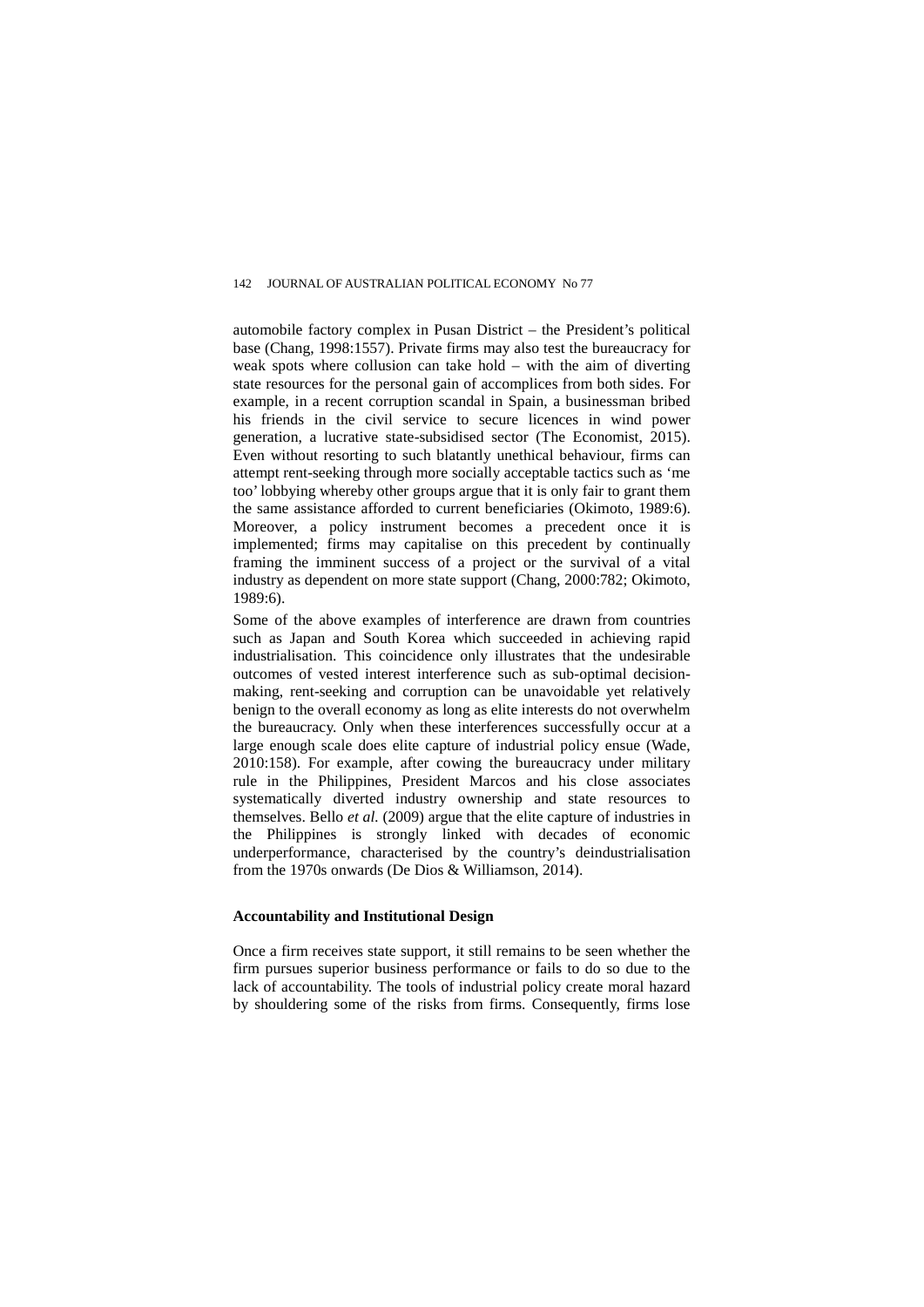incentives to improve productivity, exercise fiscal prudence, and take appropriate levels of risk. Before the 1990s, India had foregone conditions for continued state subsidies; hence, its automobile industry – a favoured industry – was comically stuck producing car models from the 1950s (Wade, 2010:126). Even post-World War II Australia coddled its industries and labour unions with trade protectionism and generous subsidies, largely without enforcing performance or efficiency targets (Bell, 2002).

To prevent these perverse outcomes, accountability measures are necessary. A competent bureaucratic institution must be accountable to and be monitored by a high-level political authority that has a stake in the success of industrial policy (Rodrik, 2007:115). Transparency measures – such as the publication of transactions, and periodic accounting for expenditures – are helpful. (Rodrik, 2007:44). To make private entities just as accountable, a carrot-and-stick design is preferable; the carrot refers to state support, while the stick refers to *ex ante* performance criteria for continued state support, clear definitions of success or failure, and a sunset clause for withdrawing state support after a pre-determined period of time (Rodrik, 2007:115). This allows the state to cut losses quickly, and compels private beneficiaries to succeed or face consequences. Korea's success in car manufacturing exemplifies this process. In 1974, Korea's industrial policy ministry provided nascent Korean car manufacturers with long-term financing, trade protection and, later on, export subsidies. The ministry set clear targets in terms of projected domestic and global market share. The ministry also announced that the programme had a lifespan of only 10 years, thus instilling some urgency among the firms. Export subsidies were also strictly conditional on export performance (Wade, 2004:310).

Disciplining public-private coalitions toward favourable economic outcomes depends on good institutional design. The key design principle is not to fixate on grand policy outcomes – "which are inherently unknowable *ex ante*" (Rodrik, 2007:100) – but on the policy *process* of maintaining a strategic public-private coalition which uncovers informational leads on economic constraints and opportunities. Instead of focusing on this process during Japan's period of industrial catch-up, MITI selected which firms and industries received state support – a practice called 'picking winners'. Industrial policy is relatively easier to implement during periods of industrial catch-up, given that countries can tweak and emulate the industrial trajectories of more developed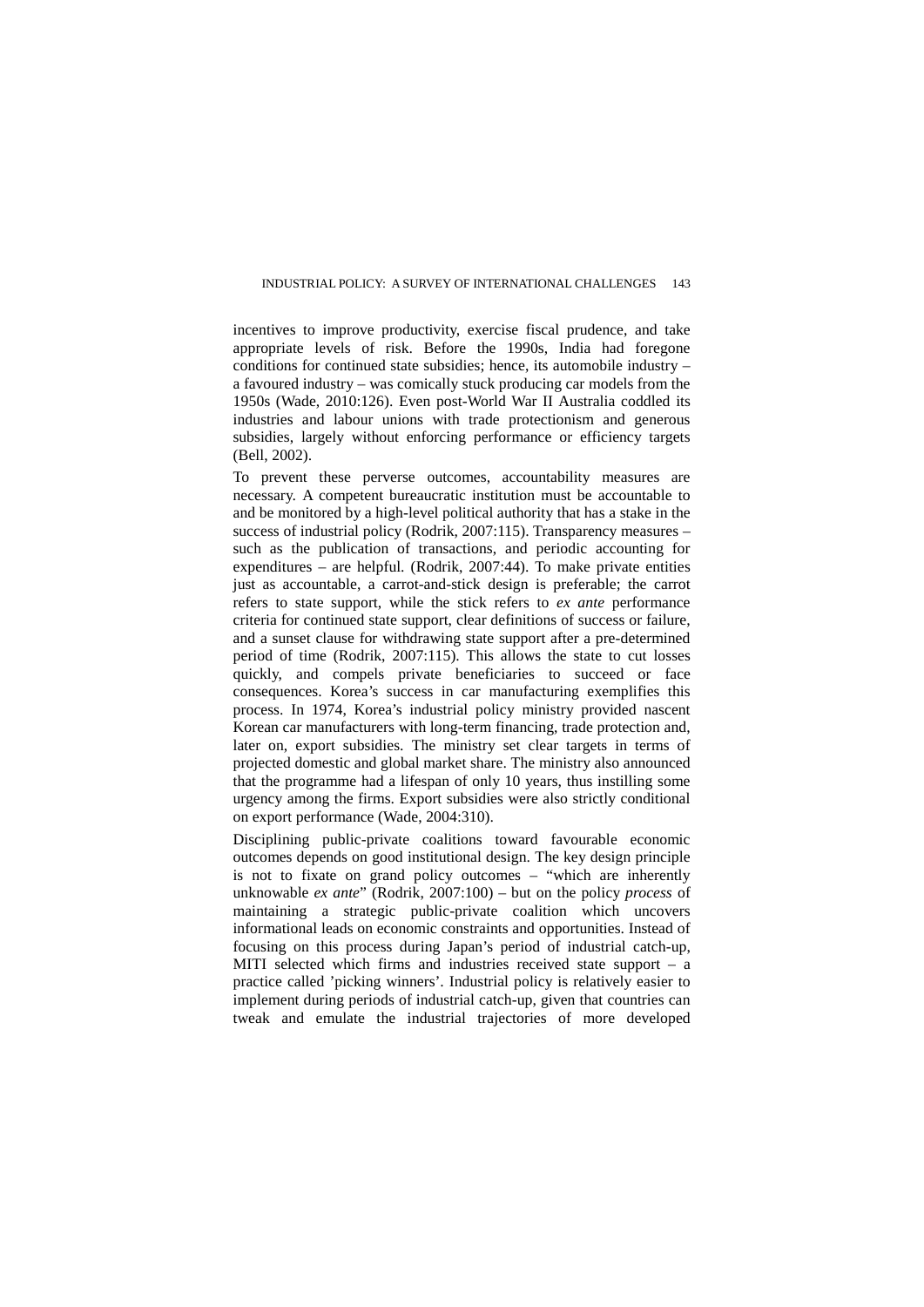countries. However, once a country successfully transitions into an industrialised economy, it becomes more difficult to find reliable references for emulation and industrial upgrading. Consequently, after Japan became an industrial heavyweight in the 1980s, MITI's attempts at picking winners resulted in several high-profile duds (Callon, 1995). Rather than solely pick winners which lead to riskier pioneering projects, industrial policy generally does better when bureaucrats help the private sector 'follow' visible economic opportunities. For example, in the 1980s, Taiwanese bureaucrats helped local firms pursue industrial upgrading by awarding tax holidays to firms who successfully manufactured advanced products (Wade, 2010:155-156).

The bureaucracy should also favour new activities, given that the main purpose is to diversify the economy. For example, the JDB under MITI only provided funds for investments in new projects, and rejected applications intended to cover operating costs (Johnson, 1982:208). State support must prioritise specific activities that target specific private sector failures or have demonstrable positive spillovers (Rodrik, 2007:115). For example, after analysing informational clues from social linkages, MITI identified the coordination externality arising from the lack of convenient logistics between related industries, and the distance between industrial centres and ports. In the early 1950s, MITI dredged harbours, built deep-sea ports, placed intermediate processors next to final manufacturers, and gave financial incentives for manufacturers to move to these dockside industrial belts (Johnson, 1982:218). Aside from solving the coordination externality and helping the transition to heavy industries, MITI's project also had spillover effects on logistics, transportation, and shipping sectors.

#### **Constraints Posed by the Nature of Civil Society**

A troubling challenge is that the aforementioned principles of good design and accountability can be defeated without the right socio-cultural setting. The informal institutions of civil society – its prevailing values, social relations, cultural predispositions and history – influence whether the calculus of formal institutional incentives and disincentives holds or not (Fukuyama, 2004:30; Okimoto, 1989:238). When compatible informal institutions are absent, formal institutions of industrial policy are constrained. For example, despite standard rules against corruption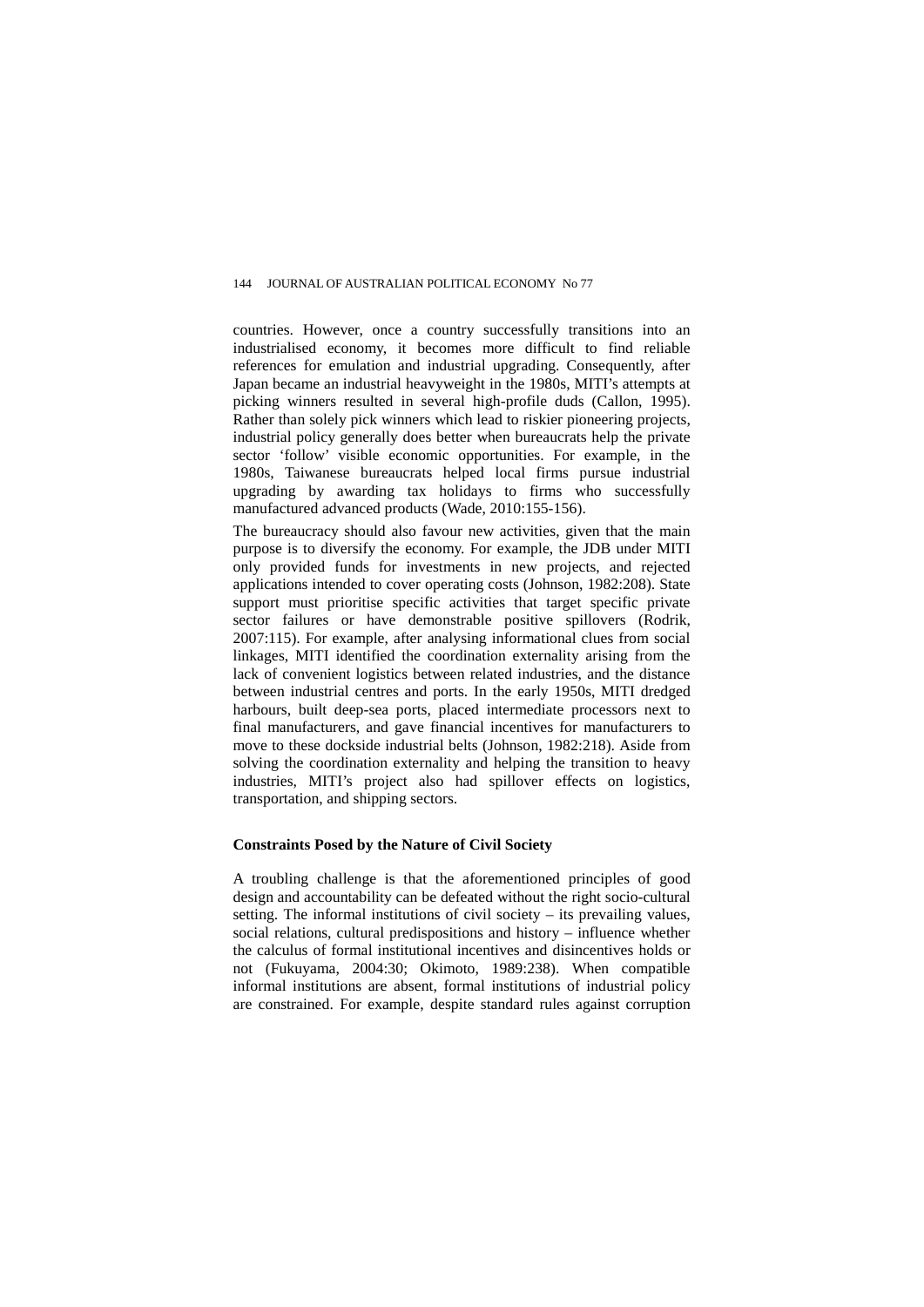and formal institutions for prosecution, civil servants in many African states engage in systemic corruption (de Sardan, 1999; Craig and Porter, 2006). They can do so with impunity because patrimonial corruption has become intrinsically part of social relations in many post-colonial African states (de Sardan, 1999:26; Medard, 2002:379-380). By contrast, orthodox economic thinking would reason that Japan's policy of lifetime employment for civil servants would institutionalise shirking (Fukuyama, 2004:62; Okubo, 2005, 4). But instead, Japanese civil servants worked notoriously hard – an alleged cultural trait (Fukuyama, 2004: 62).

Historically-induced social expectations also influence industrial policy. For example, more than a century of protectionism has left profound imprints in Australian culture and society. Australian protectionism did not originate from policies of industry development, but as a means of Australian colonies to collect revenue since the second half of the nineteenth century (Ewer, 1988: 194). After the Federation of Australia, high tariffs generated employment and substituted for the lack of federal income taxes (Castles, 1988; Conley and van Acker, 2001: 506). Labour unions further entrenched protectionist tariffs and state subsidies in Australian political culture as a way of preserving their industrial privileges (Conley and van Acker, 201: 513). Moreover, the prosperity of Australia and the persistent belief within Australian society that the country's rich natural resources will tide things over have concealed the need for industrial reforms (Conley and van Acker, 2001: 513). Hence, until the 1980s, social expectations of industrial policy only involved the carrot of protectionist tariffs (Conley and van Acker, 2007: 507), and largely ignored the stick of scheduled efficiency targets. Its critics say that a century of protectionism created an industrial culture that was slow to adapt to a new environment characterised by international competition and unsustainable levels of state support.

The effects of historical antecedents on geopolitics are also said to influence industrial policy. For example, many countries with successful industrial policies – such as Taiwan, Singapore, and South Korea – shared a historical pre-condition: they faced serious security threats even after World War II (Vartiainen, 1999:223). Taiwan has always lived under the shadow of armed conflict with Beijing, as demonstrated by the successive episodes of brinkmanship and skirmishes along the Taiwan Strait beginning in the 1950s. In the same decade, South Korea almost lost its sovereignty when North Korea, aided by Beijing and the Soviet Union, succeeded in invading well beyond Seoul before being repelled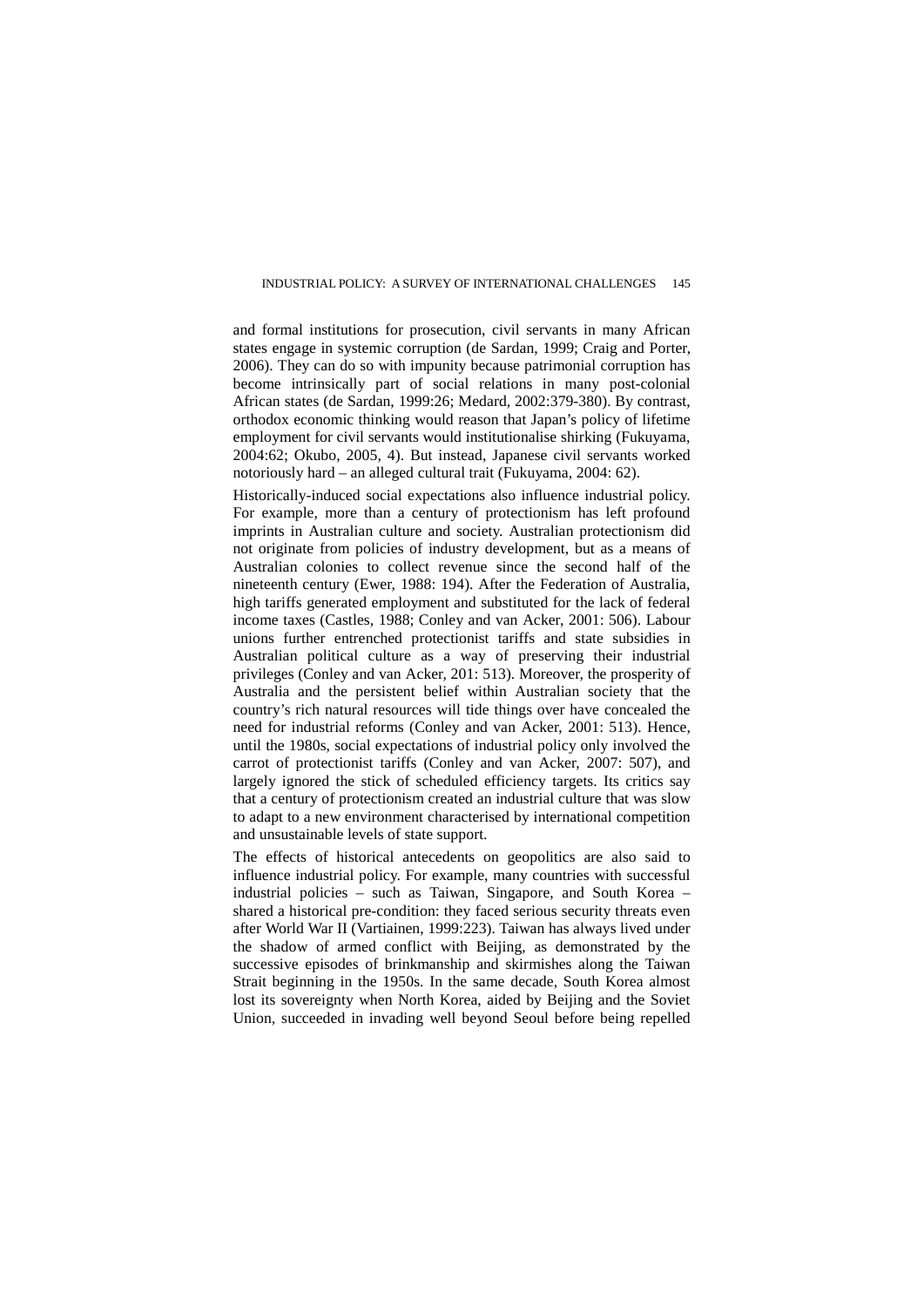by a US-led coalition. When Singapore was kicked out of the Federation of Malaysia, Singapore's political elite feared insurrection instigated by communist-backed underground militants and outright invasion by Indonesia (Lee, 2000). These historical threats to the very existence of nation intensified nationalistic devotion, and compelled elites to align their interests under national development, thereby securing sufficient social and class support for industrial policy. This congruence between elite interest and national development is key to tempering the selfish interests of elites and driving social transformation toward economic progress (North, 1990).

These considerations suggest that a country's socio-cultural and historical pre-conditions may assist or constrain domestic institutions from administering effective industrial policy. Bringing about 'compatible' informal institutions can involve introducing new institutions which aim to make up for missing informal institutions. While possible, this process only highlights the additional burden imposed by unfavourable socio-cultural and historical pre-conditions.

#### **Incompatible Political Economic Structures**

There are also institutional hurdles which cannot be accurately classified as private sector interference or flaws in institutional design. Broader political economic structures also create conditions which hinder bureaucratic authority from pursuing industrial policy. One example is financialisation, which refers to the rapid growth of liberalised finance sectors as a share of GDP, and the increasing participation of nonfinancial firms in financial transactions (Tomaskovic-Devey & Lin, 2011: 539). Financialisation tends to shift investments from the real economy toward speculative activities. Consequently, industries are deprived of adequate or appropriate financial resources (Grabel, 1995; Tomaskovic-Devey  $& Lin, 2011$  and bureaucratic institutions find it harder to direct financial resources toward industrial policy.

Another issue is how political forces constrain the political will to pursue well-designed industrial policies. As seen in Australia, one such constraint is the lack of consensus among bureaucrats and politicians regarding policy instruments. Although the belief in protectionism weakened in the 1980s, there were different proposals regarding Australia's transition into a competitive open economy. Treasurer Paul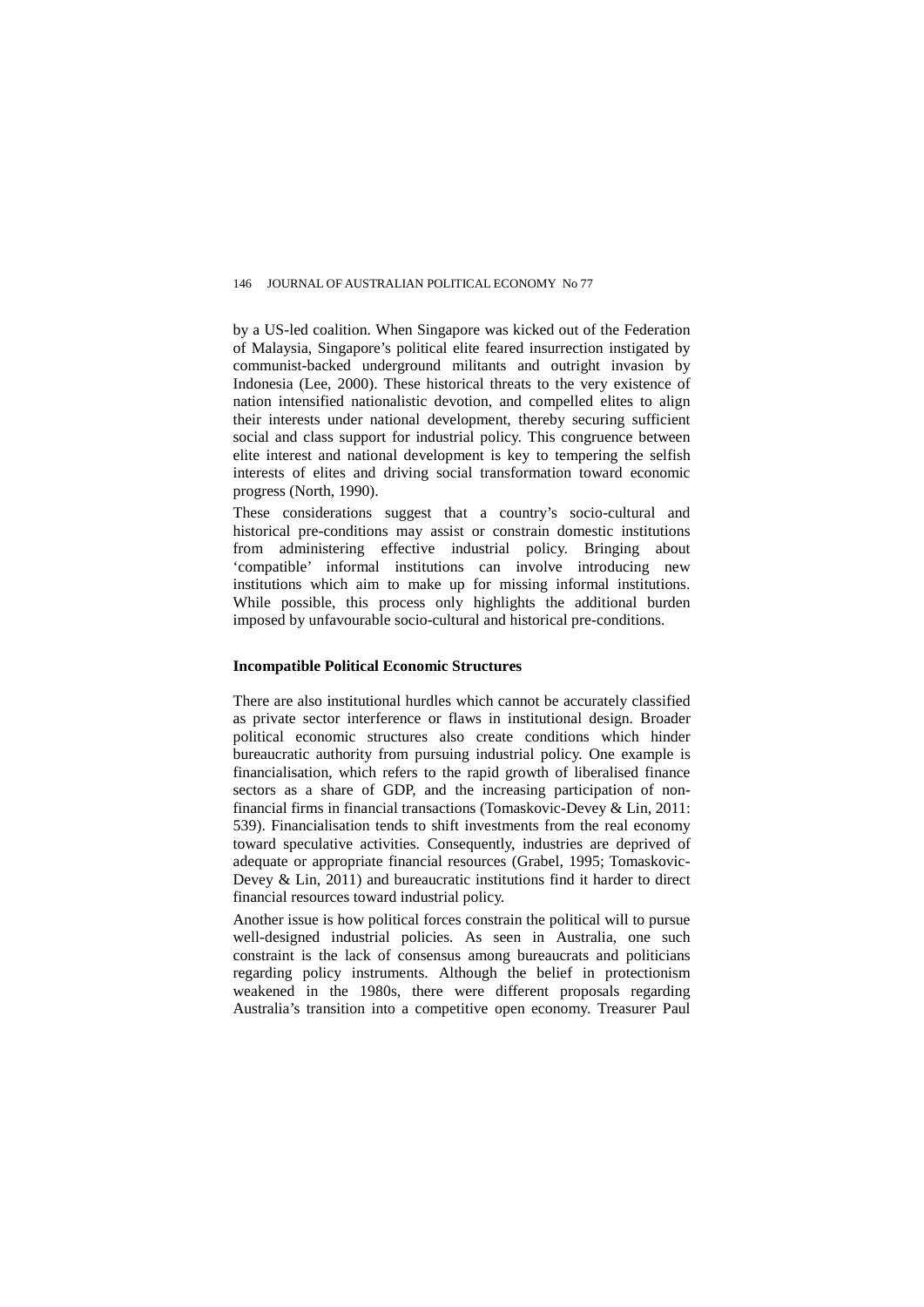Keating argued that interventionist policies were unnecessary; economic levers such as wage restraint, currency depreciation, and increase in domestic demand were supposedly enough (Conley and Van Acker, 2011: 507-508). In contrast, Senator John Button advocated carrot-and-stick industry plans which helped selected industries improve competitiveness while gradually reducing protectionist tariffs. The Button Plans succeeded in improving competitiveness and were terminated in 1992 according to schedule (Owens, 1995). Due to the recurring lack of consensus, Australian governments have since reverted to *ad hoc* interventions rather than long-term, carrot-and-stick industry policies (Conley and Van Acker, 2011: 506-508).

It is also reasonable to say that state institutions necessary for successful carrot-and-stick industry policy can operate more freely in polities where the electorate's influence is limited. Hence, a country's regime type may present institutional hurdles. For example, Australian labour unions and other powerful lobby groups welcome the 'carrot' of state support (Leigh, 2002), but tend to oppose the 'stick' of efficiency targets. In rambunctious democracies such as the Philippines, voters may perceive industrial policy as an elitist policy catering to the country's conglomerates and crony capitalists. When faced with voter disapproval, parties in both countries may find it politically costly to undertake welldesigned industrial policies which include both carrot and stick. In contrast, non-democratic states with mono-party regimes, such as China and Vietnam, are more resilient to popular opinion, and can therefore undertake long-term industrial policies should their political elites decide to do so.

A country's stance on other policy matters might also make it politically untenable to undertake industrial policy. For example, the United States cannot openly practice industrial policy because it compels other countries to adopt neoliberal policies and abandon protectionism. The aforementioned political economic constraints are not insurmountable given that most successful capitalist economies found ways to implement industrial policy through various guises (Chang, 2002; Mazzucato, 2014). For example, the US obfuscates its industrial policy behind a facade of military spending in technologies with industrial applications (Mazzucato, 2014). Given the negative connotation attached by neoliberal orthodoxy to industrial policy, some countries reframe it as 'innovation policy' (Edquist, 2001). Despite having fundamental similarities with industrial policy (Soete, 2007), innovation policy is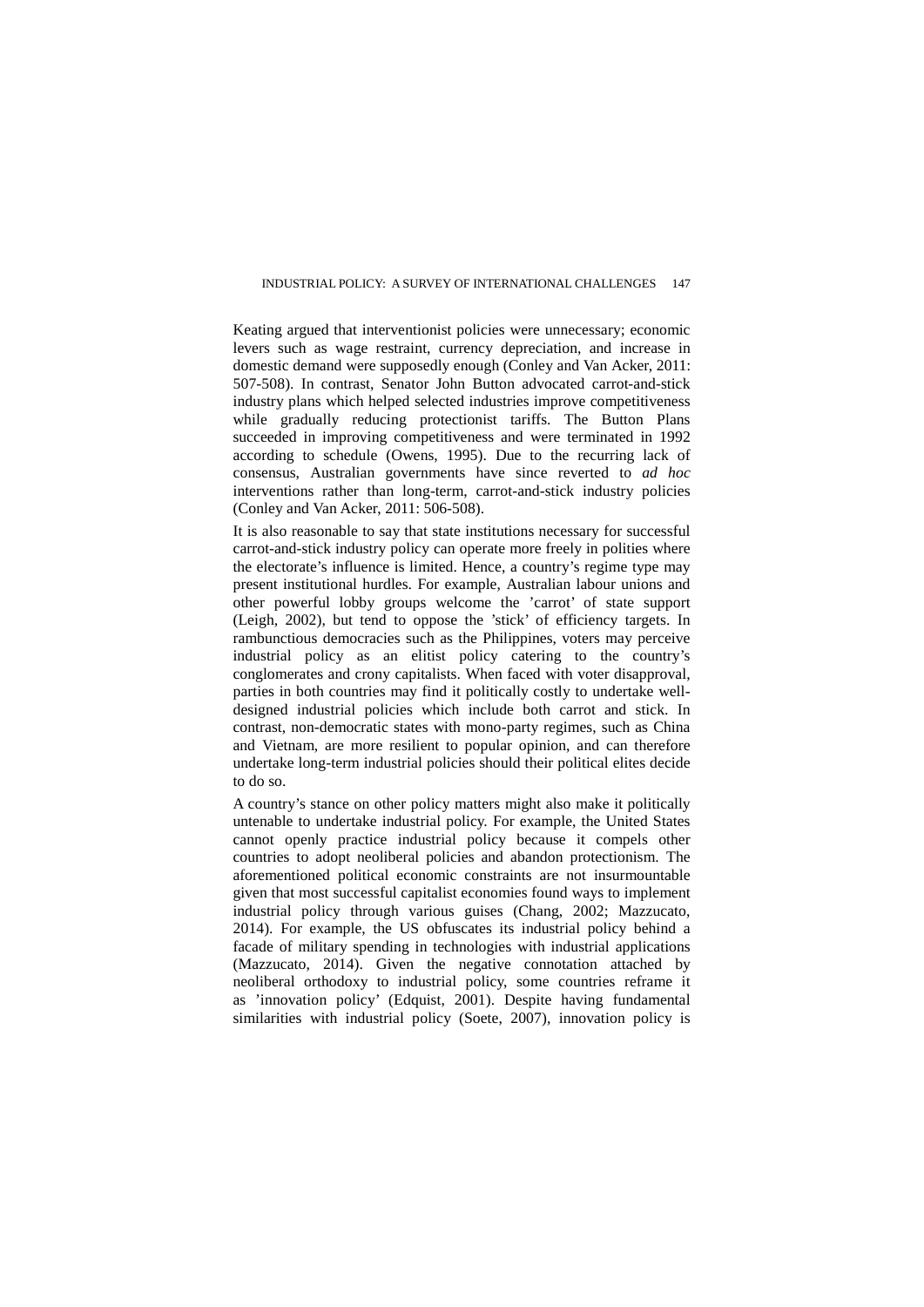more politically acceptable because it connotes support for small entrepreneurs in the digital economy, rather than the state's ongoing support of traditional conglomerates (Edquist, 2001). Clearly, some countries needed to disguise or layer their industrial policies to make them operational and successful. The implication is that industrial policies in other countries may fail because they openly confront institutional hurdles arising from incompatible political economic structures. Adopting strategies for circumventing these incompatible structures is an important concern.

### **Conclusion**

Drawing on a range of examples, this article demonstrates that tough institutional conditions must be hurdled for industrial policy to be effective. These refer to the difficulties involved in balancing bureaucratic authority and embeddedness within a framework of accountability – without either overlooking useful informational leads from elites or letting elites capture industrial policy. Five major institutional issues impede the achievement of such balance. First, the desirable kind of bureaucratic authority is difficult to establish without state capacity, a certain level of personnel skills, the ability to attract talented bureaucrats and keep them incorruptible, effective policy instruments through the appropriation of control over finance, and the skill to deftly exert authority without being overly inflexible. Second, the external interferences that besiege the bureaucracy must be withstood to prevent elite capture of industrial policy. Third, the lack of accountability mechanisms and good institutional design are serious impediments. This can be remedied by subjecting the bureaucracy to oversight and transparency procedures. Business interests must be tied to a carrot-andstick approach. Fourth, although certain aspects of industrial policy can be contrived via decree, good institutional design and accountability measures, some are contingent on the nature of civil society and history – which may take longer to change via institutional reform. Finally, attention needs to be given to the problems arising from broader political economic conditions such as financialisation or lack of intra-government consensus that may constraint the purposive exercise of bureaucratic authority.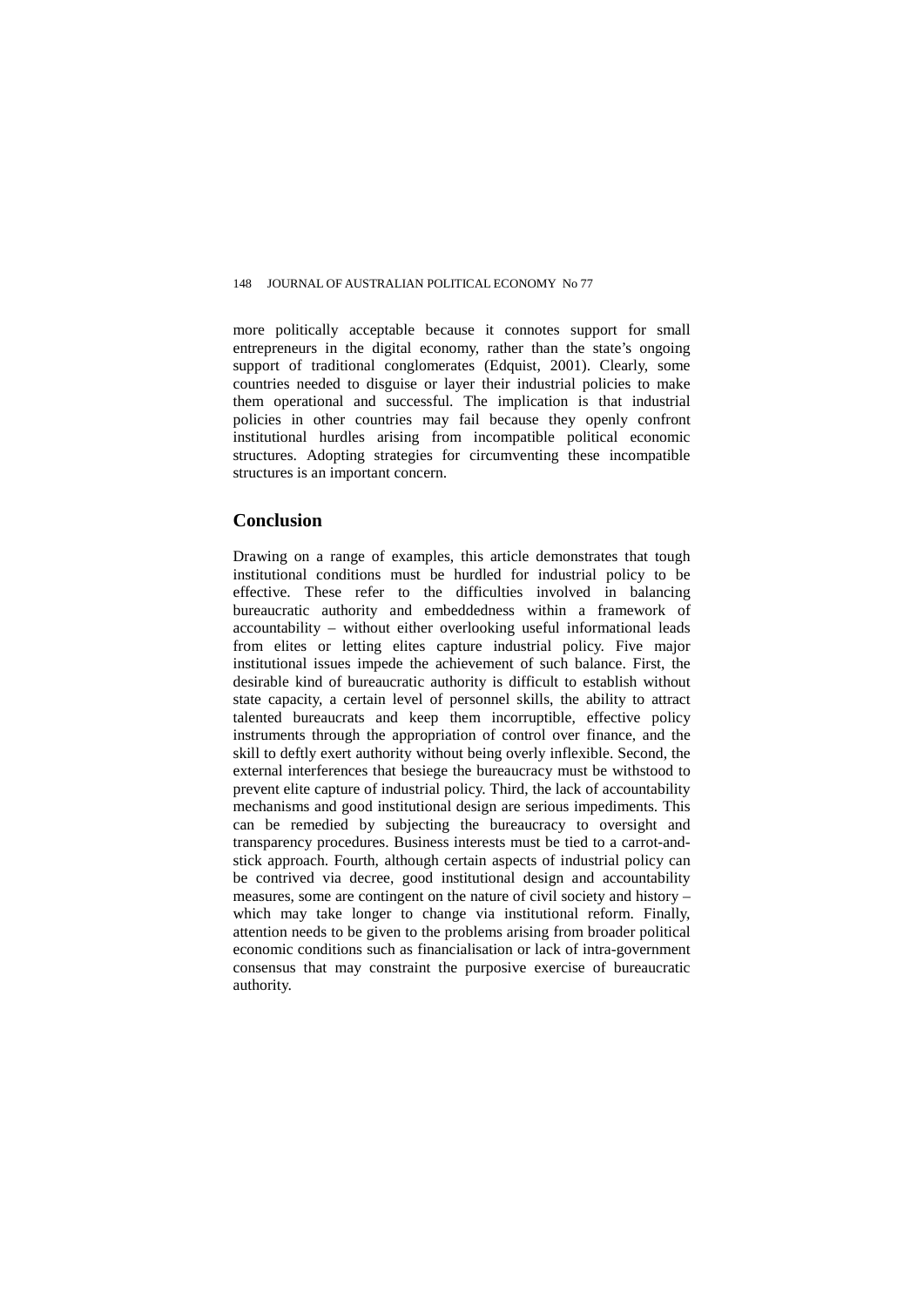When these institutional challenges are mitigated, industrial policy might just fulfil its vision of generating industrial diversification and improved economic outcomes.

*Godofredo Ramizo Jr. recently finished a Masters in Governance and Public Policy at the University of Queensland*

*godofredo.ramizo@uq.net.au*

*The author wishes to thank, but in no way implicate, Professor Stephen Bell and two anonymous referees for helpful comments on an earlier draft.* 

#### **References**

Beeson, M. (2004), "The Rise and Fall of the Developmental State: The Vicissitudes and Implications of East Asian Interventionism", in L. Low, (ed.), *Developmental States: Relevant, Redundant or Reconfigured?*. New York: Nova Science: 29-40.

Bell, S. (2002), "Economic Governance and Institutional Dynamics", in S. Bell, (ed.), *Economic Governance and Institutional Dynamics*. Victoria: Oxford University Press.

Bello, W., M. De Guzman, M. Malig, and H. Docena (2009), *The Anti-development State*. Manila: Anvil.

Bellows, T. (2009), "Meritocracy and the Singapore Political System", *Asian Journal of Political Science*, Vol.17(1): 24-44.

Callon, S. (1995, *Divided Sun*. Stanford, Calif.: Stanford University Press.

Castles, F. (1988), *Australian Public Policy and Economic Vulnerability*. Sydney: Allen & Unwin.

Chang, H. (1998), "Korea: The misunderstood crisis", *World Development*, Vol.26 (8), 1555-1561

Chang, H. (2000), "The Hazard of Moral Hazard: Untangling the Asian Crisis", *World Development*, Vol.28 (4), 775-788.

Chang, H. (2002), *Kicking Away the Ladder.* London: Anthem.

Chin, K. (2001), "Financing Manufacturing in Malaysia: Experience, Issues, and Challenges", in K. Jomo, (ed.), *Southeast Asia's Industrialization Industrial Policy, Capabilities and Sustainability.* Basingstoke: Palgrave.

Conley, T. and van Acker, E. (2011), Whatever Happened to Industry Policy in Australia?. *Australian Journal of Political Science*, Vol.46 (3): 503-517.

Craig, D. and D. Porter (2006), *Development beyond neoliberalism?*. London: New York.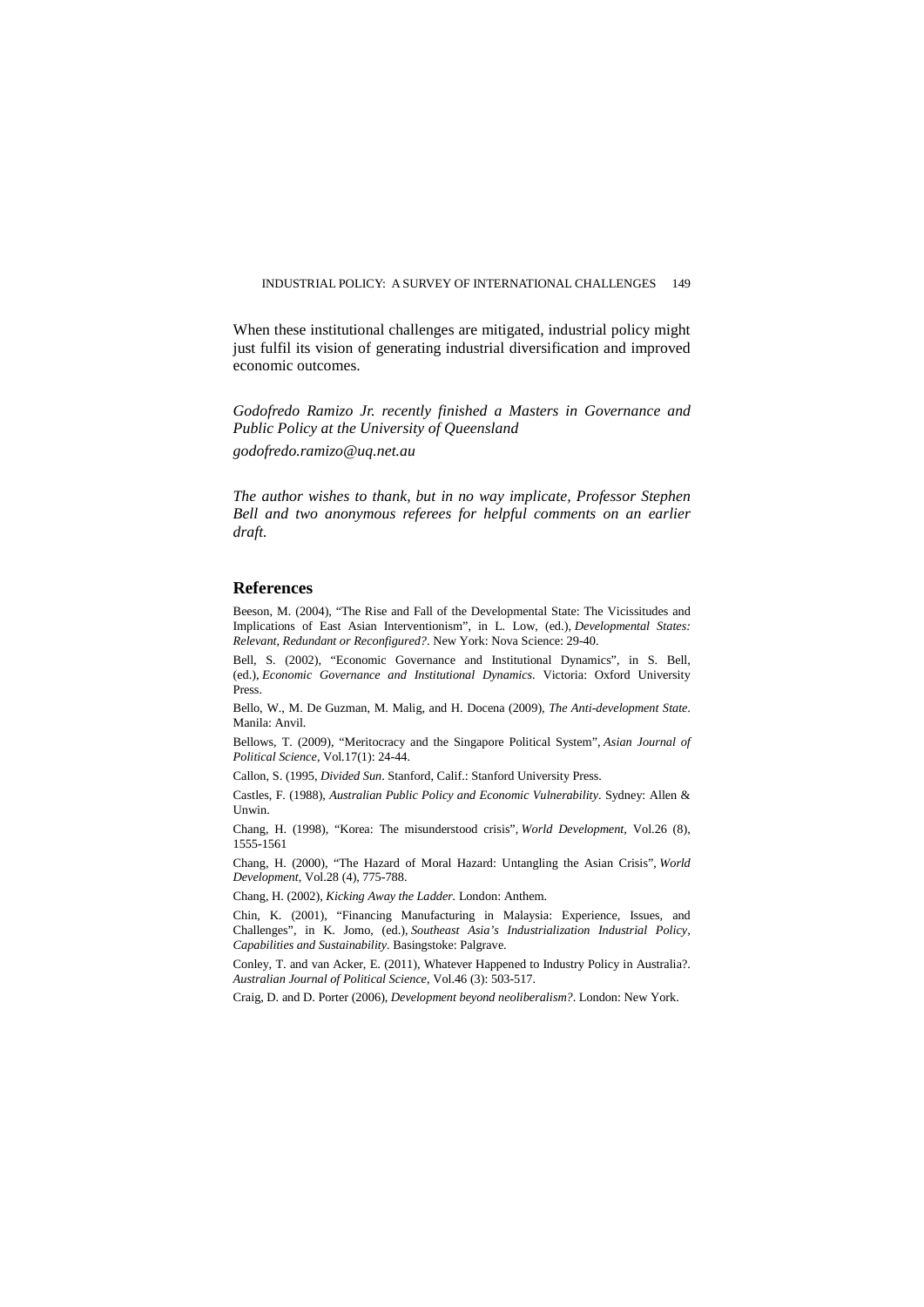Cudworth, E. (2007), "The "New" Right: The Minimal State", in C. Erika, T. Hall and J. McGovern, (eds), *The Modern State: Theories And Ideologies*. Edinburgh: Edinburgh University Press.

De Dios, E. and J. Williamson (2014), "Deviant Behaviour: A Century of Philippine Industrialization", in A. Balisacan, U. Chakravorty, M. Ravago, (eds), *Sustainable Economic Development: Resources, Environment, and Institutions.* Oxford: Elsevier.

de Sardan, O. (2000), "A Moral Economy of Corruption in Africa?", *The Journal of Modern African Studies*, Vol.37 (1): 25-52.

Edquist, C. (2001), Systems of Innovation for Development. Background paper prepared for UNIDO World Industrial Report 2002, UNIDO: Vienna.

Evans, P. (1995), *Embedded Autonomy*. Princeton, N.J.: Princeton University Press.

Ewer, P. (1988), Industry policy in Australia: Debate and Practice. *International Review of Applied Economics*, Vol.2 (2): 189-212.

Fukuyama, F. (2004), *State-building*. Ithaca: Cornell University Press.

Grossman, G. (1990), "Promoting new industrial activities: A survey of recent arguments and evidence", *OECD Economic Studies*, 14: 87-125.

Hausmann, R. and D. Rodrik (2003), "Economic Development as Self-Discovery", *Journal of Development Economics*, Vol.72 (2): 603-633.

Hughes, O. and D. O'Neill (2008), *Business, Government and Globalization.* Basingstoke: Palgrave Macmillan.

Imbs, J. and R. Wacziarg (2003), "Stages of Diversification", *American Economic Review*, Vol.93 (1): 63-86.

Johnson, C. (1982), *MITI and the Japanese Miracle*. Stanford, Calif.: Stanford University Press.

Lee, K. (2000), *From Third World to first.* New York: HarperCollins Publishers.

Leftwich, A. (2000), *States of Development.* Cambridge: Polity.

Leftwich, A. (2005), "Politics in command: Development Studies and the Rediscovery of Social Science", *New Political Economy*, Vol.10 (4): 573-607.

Leigh, A. (2002), Trade Liberalisation and the Australian Labour Party. *Australian Journal of Politics and History*, Vol.48 (4): 487-508.

Mazzucato, M. (2014), *The Entrepreneurial State*. London: Anthem Press.

Medard, J. (2002), "Corruption in the Neo-patrimonial States of Sub-Saharan Africa", in A. Heidenheimer and M. Johnston, (ed.), *Political Corruption: Concepts and Contexts*. New Brunswick, NJ: Transaction Publishers, 379-402.

North, D. (1990), *Institutions, Institutional Change, and Economic Performance.* Cambridge: Cambridge University Press.

Owens, D. (1995), The Button Plan in Retrospect. *Economic Papers: A Journal of Applied Economics and Policy*, Vol.14 (3): 69-79.

Okimoto, D. (1989), *Between MITI and the Market.* Stanford, Calif.: Stanford University Press.